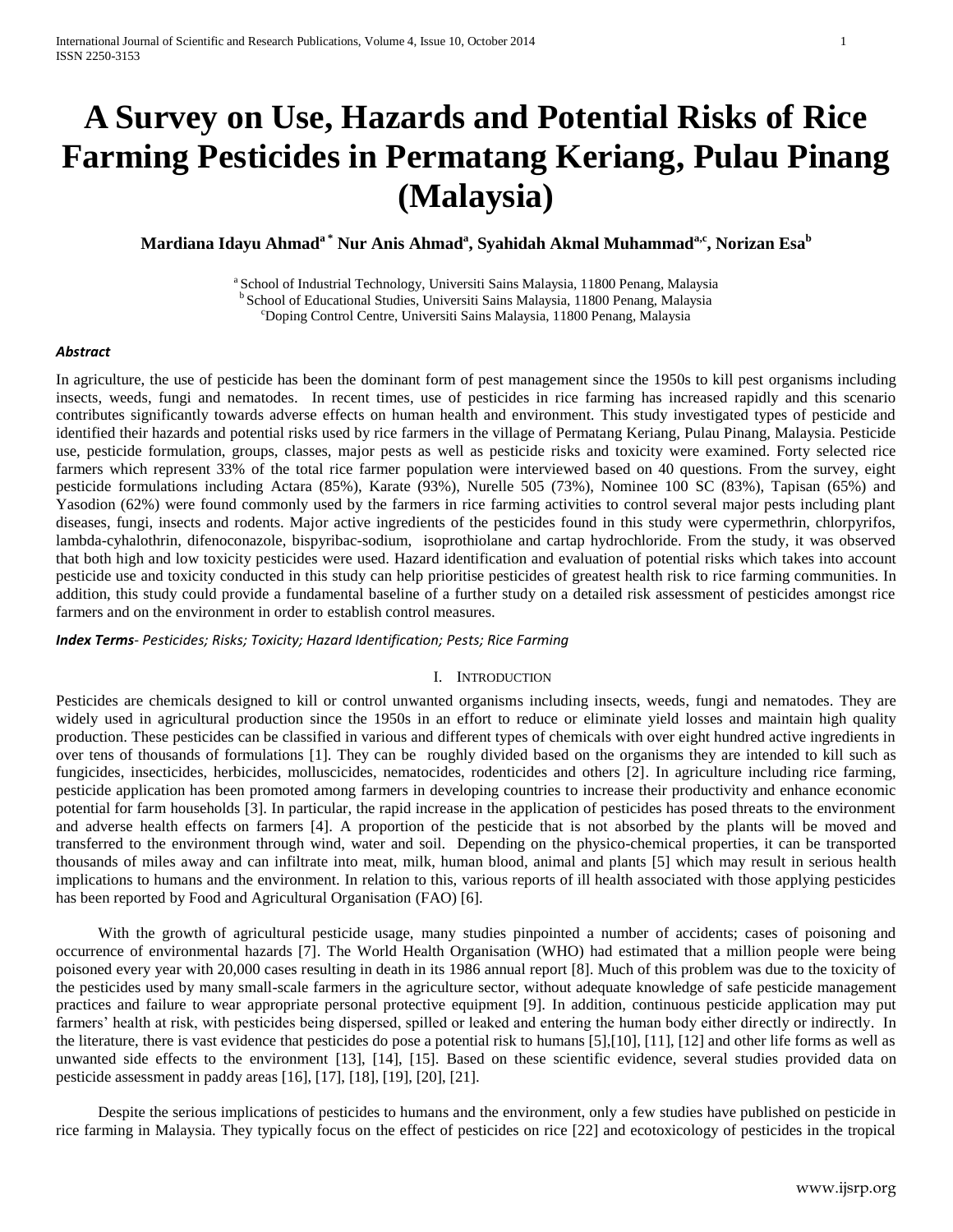paddy field ecosystem [23]. In contrast little information is available about the pesticide, hazards and potential risks used by rice farmers in Malaysia. With further expansion and intensification in rice production, extended research on pesticide use among farmers is then essential. This in turn may help in adapting safe pesticide management practices in rice farming. Thus, to close this gap this paper presents a study on pesticides, hazards and potential risks of rice farming pesticides used by rice farmers in Penang, Malaysia.

## II. METHODOLOGY

### *A. Study Area*

The village of Permatang Keriang is situated in the district of Seberang Perai Utara, Pulau Pinang, in the northern part of Peninsular Malaysia (Latitude:  $5^{\circ}34'0.01$ "Longitude: 100°22'0.01"). It lies in the hot and humid zone of Malaysia with an area of 1.5km<sup>2</sup> out of 753 km<sup>2</sup> (Seberang Perai) with average temperature ranges from 30 to 34 °C throughout the year, 60 to 87 % of relative humidity and 2670 mm of average rainfall annually. The village is an important rice-producing area with  $0.7 \text{ km}^2$  of rice farming areas (47 % of total area) in Seberang Perai Utara. This district is known as the largest contributor of rice production in Pulau Pinang with three t farming seasons in a year. About 15 % of the village population (about 119 farmers out of a total population of 800) is engaged in rice farming activities.

#### *B. Survey on Farmers' Background and Pesticide Use*

A study was conducted in April 2013 involving a sample population of 38 active rice farmers out of a total of 119 total rice farmers (about 32%) in a village of Permatang Keriang, situated in Northern Peninsular Malaysia. Ethical approval was given to this study by Human Research Ethics Committee USM [Ref: USM/JEPeM/279.3.(6)]. Farmers were selected randomly according to active rice farmers in the village as well as based on residence area near or adjacent to the rice farm and indirectly have high rates of exposure to the effects of pesticide use. Survey and formal interview which were guided by 40 questions were carried out to obtain information on pesticide use in rice farming activities of the farmers. The interview was carried out in an appropriate local language (Bahasa Melayu) for 30-45 minutes for each session. Farmers were asked about their socio-demographic data such as age, work experience, sex, education level and size of rice farm. They were also asked about pesticide use including types of pesticide to control pests, formulation or commercial name, major pests in rice farming, pesticide practices and frequency of spraying in one rice farming season.

## *C. Identification of Hazards and Potential Risks of Pesticide*

Hazards and potential risks of each pesticide were identified and assessed based on the guidelines for potential health risk and occupational exposure drawn up by the Department of Occupational Safety and Health, Malaysia. Material Safety Data Sheet (MSDS) of each pesticide was collected from the manufacturer. Hazard identification was conducted in order to assess its potential risks and toxicity level. In addition, labels on pesticide containers were analysed to obtain information about hazards and potential risks of the pesticide.

#### III. RESULTS AND DISCUSSION

#### *A. Farmers' Background*

The rice farming system sampled in Permatang Keriang commonly consists of smallholder rice farmers planting paddy plants in areas with average farm size ranging from 0.4 to 10 hectares as shown in Table 1. Overall from the table, the size of rice farm showed that most farmers had less than 6.0 ha. From the interviews, it was found that most of the farmers were Malay (97%) while only (3%) was Chinese. The average ages of farmers ranged from 31 to 50 years. Therefore it appears that there are relatively few new entrants to rice farming in the area for the past 10 years. Most of the farmers interviewed were males (97%) and only 3% were females. The highest education level was secondary school (upper) (42%), followed by 26% for both secondary school (lower) and primary school. About 5% of farmers have higher education level at college or university. From the interview it was revealed that most of the farmers received training from the Department of Agriculture and obtained rice farming knowledge from experience with their parents, work on other farms or by asking other farmers. As reported by Mazlan and Mumford [24], farming experience is not much different between generations because they gained from their friends and parents through working experience. Most of the farmers were fulltime pesticide applicators (66%) and about 34% were working as part-time applicators. The majority of the farmers involved in the interviews were smokers (84%) and only 16% were non-smokers. Most of the farmers were not suffering any illness (87%).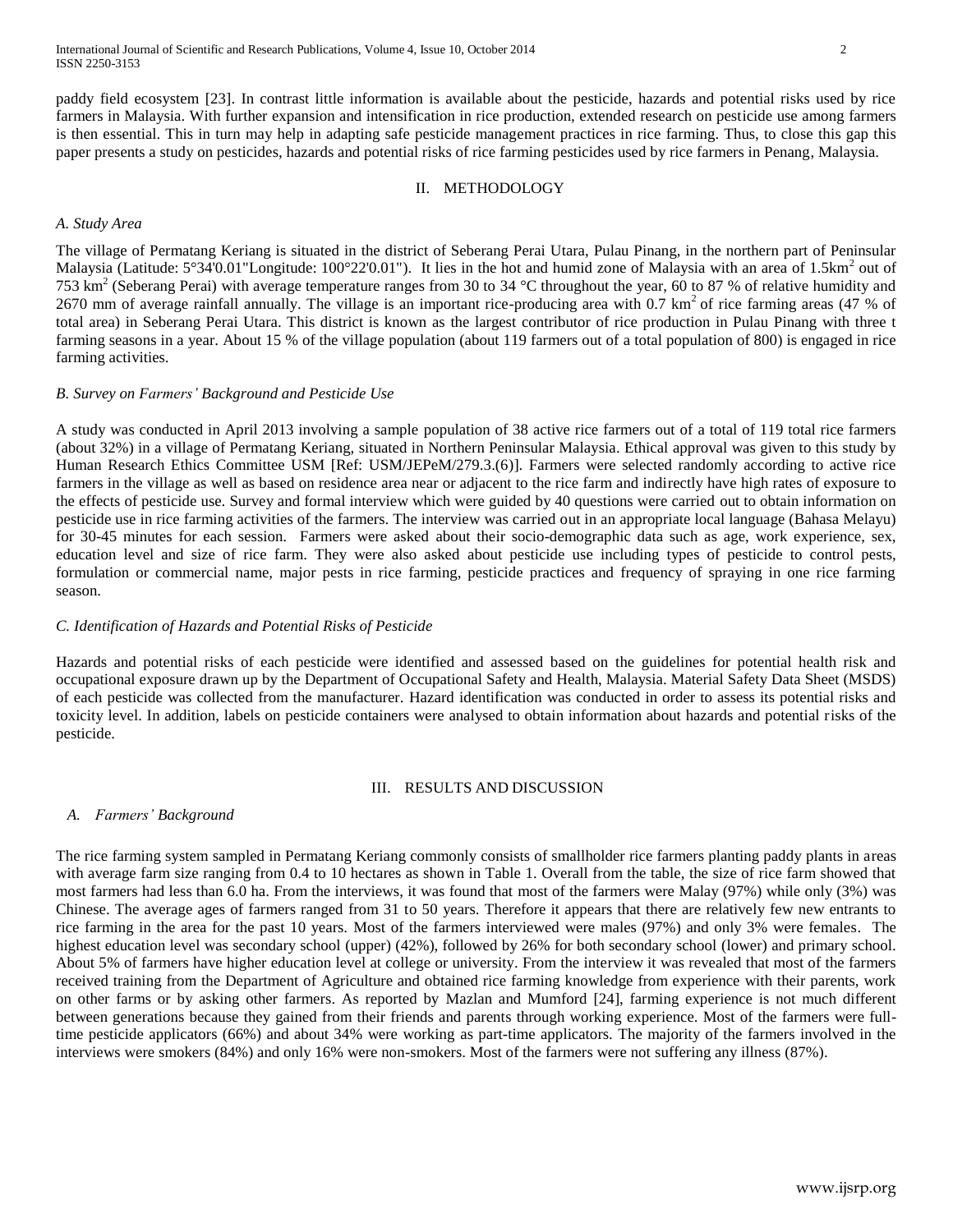| <b>Characteristics</b>      | Frequency ( $\Sigma$ n = 38) |  |  |  |
|-----------------------------|------------------------------|--|--|--|
| Age                         |                              |  |  |  |
| 20 and below                | $\overline{c}$               |  |  |  |
| 21-30                       | 5                            |  |  |  |
| $31 - 40$                   | 8                            |  |  |  |
| $41 - 50$                   | 8                            |  |  |  |
| $51 - 60$                   | $\,8\,$                      |  |  |  |
| 61-70                       | 7                            |  |  |  |
| Race                        |                              |  |  |  |
| Malay                       | 37                           |  |  |  |
| Chinese                     | $\mathbf{1}$                 |  |  |  |
| Gender                      |                              |  |  |  |
| Male                        | 37                           |  |  |  |
| Female                      | 1                            |  |  |  |
| <b>Education Level</b>      |                              |  |  |  |
| Primary school              | 10                           |  |  |  |
| Secondary school (lower)    | 10                           |  |  |  |
| Secondary school (upper)    | 16                           |  |  |  |
| College / University        | 2                            |  |  |  |
| Work                        |                              |  |  |  |
| Full time applicator        | 25                           |  |  |  |
| Part Time applicator        | 13                           |  |  |  |
| Farming Experiences (years) |                              |  |  |  |
| $1 - 5$ years               | 6                            |  |  |  |
| $6 - 10$ years              | 7                            |  |  |  |
| 11 - 15 years               | 8                            |  |  |  |
| $16 - 20$ years             | 9                            |  |  |  |
| $21 - 25$ years             | $\overline{2}$               |  |  |  |
| $26 - 30$ years             | 5                            |  |  |  |
| More than 30 years          | $\mathbf{1}$                 |  |  |  |
| Farming Area (ha)           |                              |  |  |  |
| $0.4 - 2.0$                 | 21                           |  |  |  |
| $2.4 - 4.0$                 | 6                            |  |  |  |
| $4.4 - 6.0$                 | 7                            |  |  |  |
| $6.4 - 8.0$                 | 1                            |  |  |  |
| $8.4 - 10.0$                | 1                            |  |  |  |
| More than 10                | $\overline{2}$               |  |  |  |
| Smoking habit               |                              |  |  |  |
| Smoker                      | 32                           |  |  |  |
| Non-smoker                  | 6                            |  |  |  |
| Suffering from any illlness |                              |  |  |  |
| Yes                         | 5                            |  |  |  |
| No                          | 33                           |  |  |  |

Table 1. Socio-demographic data from the survey and interview of rice farmers in Permatang Keriang

## *B. Pesticide Use*

From the survey, a total of eight different pesticides were identified as the most commonly used by the rice farmers in Permatang Keriang to control the infestation of various pests. Table 2 characterises the eight pesticides according to formulation, group and class. The use of these pesticides was recommended by the Department of Agriculture. Due to major pests, farmers usually applied several types of pesticide during a rice farming season including insecticides, herbicides, fungicides and rodenticides. It was found that pesticides from insecticide group are the most common pesticide utilised by the farmers with formulation or commercial names of Actara (85%), Karate (93%), Nurelle 505 (73%), Nominee 100 SC (83%), Tapisan (65%) and Yasodion (62%).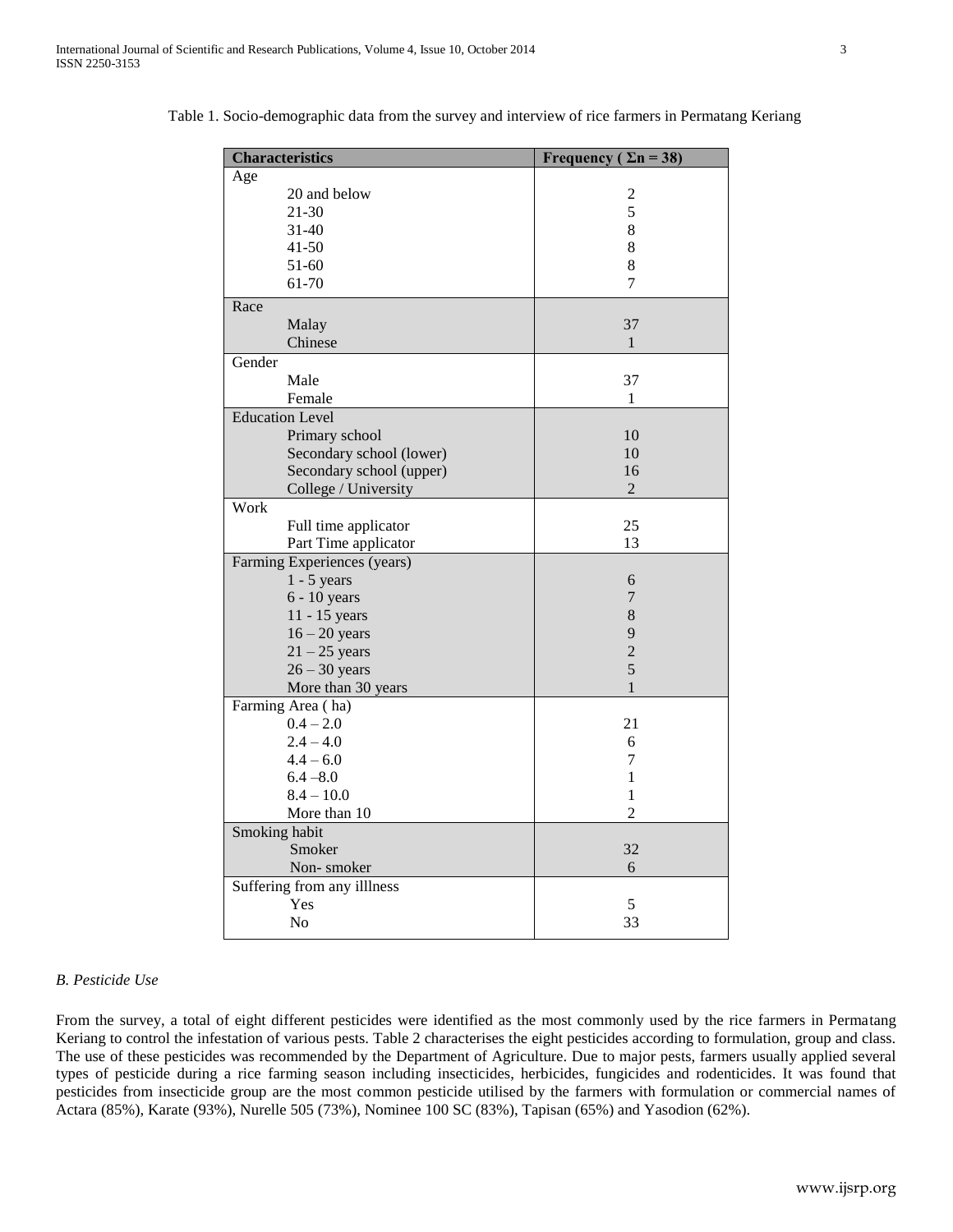| <b>Pesticide Formulation</b> | <b>Pesticide Group</b> | <b>Pesticide Class</b> |
|------------------------------|------------------------|------------------------|
| Actara                       | Insecticide            | Class IV               |
| Karate                       | Insecticide            | Class II               |
| Nurelle 505                  | Insecticide            | Class Ib               |
| Nominee 100 SC               | Herbicide              | Class III              |
| Score                        | Fungicide              | Class III              |
| Tapisan                      | Insecticide            | Class III              |
| Yasodion                     | Rodenticide            | Class IV               |

Table 2. Common pesticides used by rice farmers in Permatang Keriang

 Table 3 shows pesticide formulation, active ingredients, chemical formula and chemical structure of pesticides regularly used by the rice farmers in Permatang Keriang found from the survey. Only frequently used active ingredients are listed, and the remaining group as unclassified. From the table, it can be seen that the number of formulations for an individual active ingredient varied. Some pesticide formulations contain more than one active ingredient. For instance, Score in fungicide group consists difenoconazole and bispyribac-sodium 9.7% SC as its active ingredient. In addition, Tapisan in insecticide group also contains two active ingredients which are buprofezin and cartap hydrochloride. The largest group (93%) of farmers used 3 to 4 types of these pesticides within one rice farming season. Of those interviewed 71.34% did use herbicides, while 97% relied on pesticides for insect and disease control. Fungal diseases were treated mainly with difenoconazole and bispyribac-sodium. The application of a very large range of insecticides was reported, but lambda-cyhalothrin, cypermethrin and chlorpyrifos were the most widely used. This survey also revealed that farmers under unusual circumstances tended to mix different types of pesticide with different active ingredients that would expose them to highly hazardous pesticides. This finding seems to support results reported by Panuwet et al. [25] that farmers usually mix the pesticides themselves, making a "cocktail" with some of them having different active ingredients without thinking of their synergistic effects [25].

| <b>Pesticide</b><br><b>Formulation</b> | <b>Active Ingredients</b>                              | <b>Chemical Formula</b>                                                                                     | <b>Chemical Structure</b>                                                                                                                                                               |
|----------------------------------------|--------------------------------------------------------|-------------------------------------------------------------------------------------------------------------|-----------------------------------------------------------------------------------------------------------------------------------------------------------------------------------------|
| Score                                  | i. Difenoconazole<br>ii. Bispyribac-Sodium<br>9.7 % SC | Difenoconazole<br>$C_{19}H_{17}Cl_2N_3O_3$<br>Bispyribac-Sodium 9.7<br>i.<br>% SC<br>$C_{18}H_{17}N_4NaO_8$ | i. Difenoconazole<br>Ň<br>μ<br>oο<br>i. Bispyribac-Sodium 9.7 % SC<br>OCH <sub>3</sub><br>OCH <sub>3</sub><br>COONa<br>OCH <sub>3</sub><br>OCH <sub>3</sub><br><b>Bispyribac-Sodium</b> |
| Fujione 40 EC                          | i. Isoprothiolane<br>40% EC                            | i. Isoprothiolane 40% EC<br>$C_{12}H_{18}O_4S_2$                                                            | i. Isoprothiolane 40% EC<br>റ<br>$O$ - CH(CH <sub>3</sub> ) <sub>2</sub><br>$O$ —CH(CH <sub>3</sub> ) <sub>2</sub><br>Isoprothiolane                                                    |

| Table 3. Pesticide formulations and their active ingredients |  |  |  |  |  |  |  |  |
|--------------------------------------------------------------|--|--|--|--|--|--|--|--|
|--------------------------------------------------------------|--|--|--|--|--|--|--|--|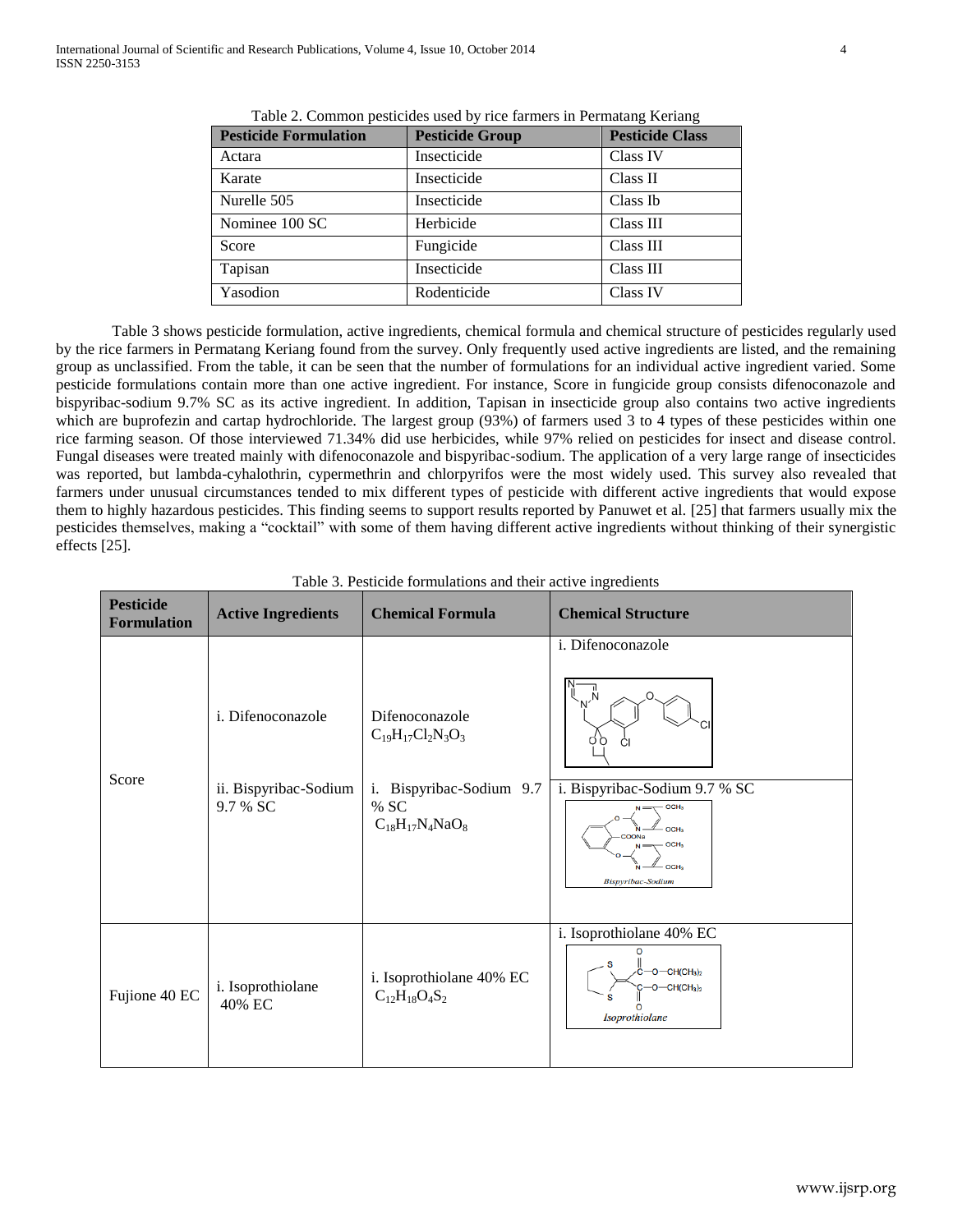| Actara 25WG | Thiamethoxam                               | Thiamethoxam<br>$C_8H_{10}CIN_5O_3S$                                                       | i.<br>Thiamethoxam<br>CI,                                                                                           |
|-------------|--------------------------------------------|--------------------------------------------------------------------------------------------|---------------------------------------------------------------------------------------------------------------------|
| Karate      | Lambda-Cyhalothrin                         | Lambda-Cyhalothrin<br>$C_{23}H_{19}CIF_3NO_3$                                              | i. Lambda-Cyhalothrin                                                                                               |
| Nurelle 505 | i. Chlorpyrifos<br>ii. Cypermethrin        | i. Chlorpyrifos<br>$C_9H_{11}Cl_3NO_3PS$<br>ii. Cypermethrin<br>$C_{22}H_{19}Cl_2NO_3$     | i. Chlorpyrifos<br>ii. Cypermethrin<br>СI                                                                           |
| Tapisan     | i.Buprofezin<br>ii.Cartap<br>Hydrochloride | i. Buprofezin<br>$C_{16}H_{23}N_3OS$<br>ii. Cartap Hydrochloride<br>$C_7H_{16}CIN_3S_2O_2$ | i. Buprofezin<br>CI.<br>.CI<br>ii.<br>Cartap<br>Hydrochlorid<br>e<br>NH <sub>2</sub><br>$H_2$<br>$N$ <sub>HCI</sub> |
| Yasodion    | Warfarin 1% Heavy<br>Dust                  | Warfarin 1% Heavy Dust<br>$\rm{C}_{19}H_{16}O_4$                                           | i. Warfarin 1% Heavy Dust<br>$-CH3$<br>.<br>СН <sub>э</sub><br>óн<br>Warfarin                                       |

The chemical class for each active ingredient is characterised in Table 4. Each pesticide formulation has different active ingredient and chemical class depending on its group. From Table 4, it can be seen that most of the pesticides were classed under Class II, III, IV, Ib and IV with different chemical class of difenoconazole, organo-sulphur, pyrimidinyl carboxy, neonicotinoid, pyrethroids, organophosphate and thiadiazin. Of these products, one contains active ingredients classified as 'highly hazardous',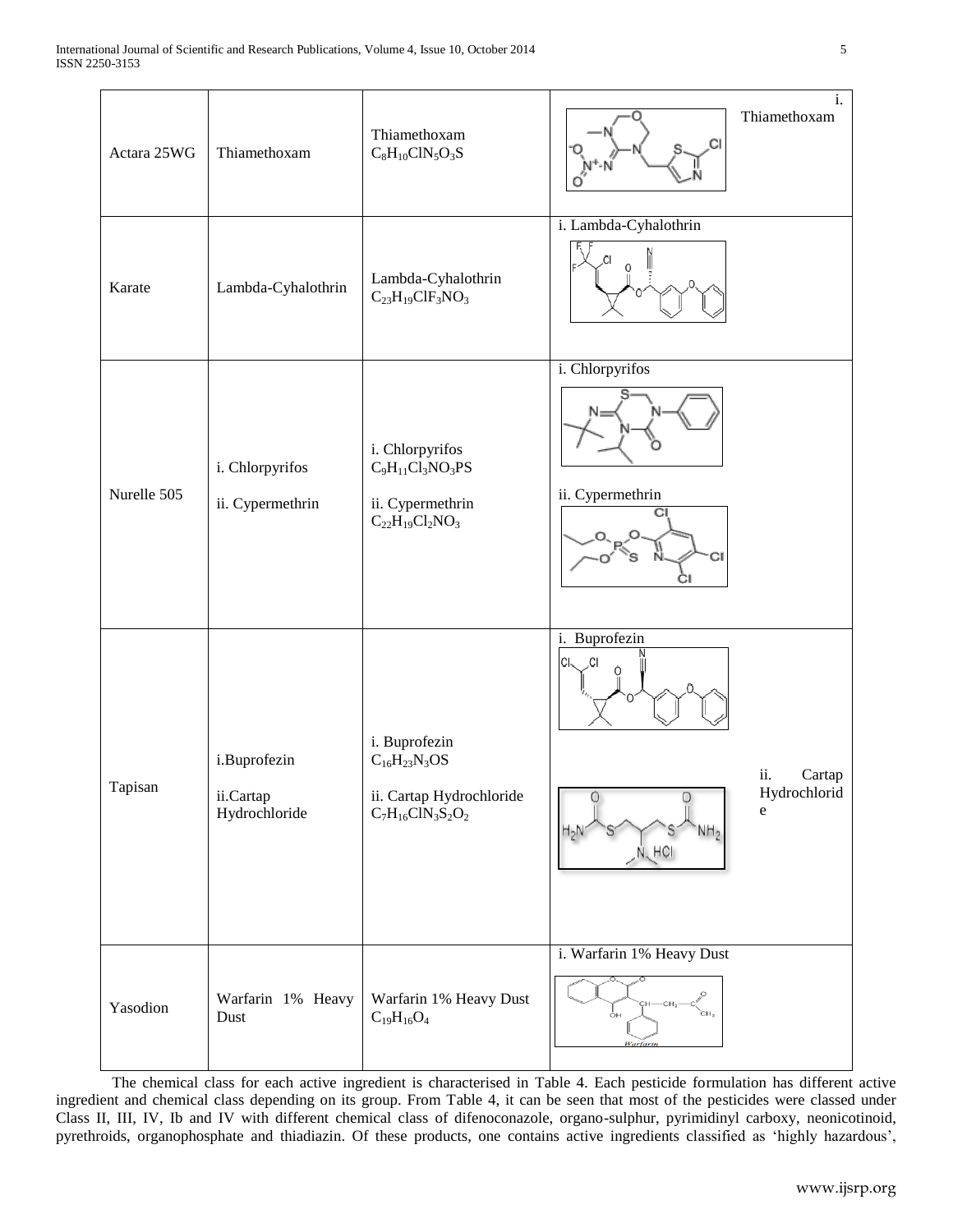another one contains active ingredients classified as 'moderately hazardous', and six other contain active ingredients classified as 'slightly hazardous' by the WHO. According to the classification of the US EPA [26] one product is classified as "warning", three are classified as "caution" and four are classified as non-required.

| <b>Pesticide</b> | <b>Pesticide Formulation</b> | <b>Pesticide</b> | <b>Chemical</b>     |  |
|------------------|------------------------------|------------------|---------------------|--|
| Group            |                              | <b>Class</b>     | <b>Class</b>        |  |
| Fungiside        | Score                        | Class III        | Difenoconazole      |  |
|                  | Fujione 40 EC                | Class III        | Organo-sulphur      |  |
| Herbiside        | Nominee 100 SC               | Class IV         | Pyrimidinyl carboxy |  |
| Insecticide      | Actara                       | Class IV         | Neonicotinoid       |  |
|                  | Karate                       | Class II         | Pyrethroids         |  |
|                  | Nurelle 505                  | Class Ib         | Organophosphate     |  |
|                  | Tapisan                      | Class III        | Thiadiazin          |  |
| Rodenticide      | Yasodion                     | Class IV         | Aromatic            |  |
|                  |                              |                  | hydrocarbon         |  |

|  |  |  |  |  | Table 4. Chemical class for each pesticide formulation |
|--|--|--|--|--|--------------------------------------------------------|
|--|--|--|--|--|--------------------------------------------------------|

<sup>a</sup>WHO classification of chemical classes : Ia = extremely hazardous, Ib = highly hazardous,

 $II =$  moderately hazardous,  $III =$  slightly hazardous,  $U =$  unlikely to present acute hazard in normal use.

<sup>b</sup>EPA United Stated of chemical class: I = danger, II = warning, III = caution, IV = none required.

# *C. Major Pests in Rice Farming*

Most of the farmers interviewed in this study were very knowledgeable in identifying pests and damage made by them in rice farming. All farmers stated that their primary method to control pest infestation is by the use of chemical pesticides. Only a few aged farmers (11%) still maintain pheromone and biological pest control methods for certain pests. Unfortunately, these pest control methods in rice farming are almost forgotten especially for the new generation [27]. Table 5 summarises the major pests in rice farming, which cause yield losses in rice farms in Permatang Keriang. The major pests in Permatang Keriang rice farms were *Rhizoctonia solani, Helminthosporium oryzae, Pyricularia oryzae, Pyricularia oryzae, Ishaemum rugosum, Echinochloa crus-galli, Empuasca fabae, Leptocorisa acuta, Nephotettix virescenes, Nilaparvata lugens, Sogatella furcifera, Cnaphalocrosis medinalis, Nymphula depuntalis, Helopeltis spp and Rattus argentiventer.* These findings are in agreement with the outcome reported by Savary et al. [28]. From the survey, most of the famers frequently used insecticide to control insects. These insecticides contain active ingredients of thiamethoxam, lambda-cyhalothrin, chlorpyrifos, cypermethrin, buprofezin and cartap hydrochloride and were applied more than twice in the early stages of rice farming. With respect to this, Ecobichon [3] stated that at global level, the higher usage of pesticide become a trend in the majority of developing countries, where insects are the biggest problem in agriculture. Buprofezin and cartap hydrochloride are the active ingredients contained in Tapisan pesticide formulation that are usually utilised in rice farming to control green leafhopper, brown plant hopper and leaf roller. Meanwhile, difenoconazole and isoprothiolane are the active ingredients contained in Score and Fujione, respectively used to control fungus pests (*Rhizoctonia solani* and *Pyricularia oryzae)*. As reported by Skamnioti and Gurr [29], about 10% until 30% of rice harvest were lost annually due to fungus infestation.

Table 5. Major pests in Permatang Keriang rice farms

| Pesticide group | <b>Pest</b>                | <b>Pesticide</b> | <b>Types of damage</b>                                   |
|-----------------|----------------------------|------------------|----------------------------------------------------------|
|                 |                            | formulation      |                                                          |
|                 |                            |                  |                                                          |
| Fungicide       | Hawar seludang             | Score            | Produce empty rice especially at the bottom of stalk,    |
|                 | (Rhizoctonia solani)       |                  | cause rice collapse                                      |
|                 | Bintik perang              |                  | Caused by a fungus borne seeds that produce gray or      |
|                 | (Helminthosporium oryzae)  |                  | white spots on the leaves or seeds.                      |
|                 | Karah Daun (Pyricularia    | Fujione          | Rice leaves will dry up and die.                         |
|                 | oryzae)                    | 40 EC            |                                                          |
|                 | Reput Tangkai (Pyricularia |                  | Rice stalk rot and no substance in grains and rice plant |
|                 | oryzae)                    |                  | will fall.                                               |
| Herbicide       | Rumput colok cina          | Nominee<br>100   | Live in paddy field and compete with paddy to get        |
|                 | (Ishaemum rugosum)         | SC.              | nutrients needed by plants                               |
|                 | Rumput padi burung         |                  |                                                          |
|                 | (Echinochloa crus-galli)   |                  |                                                          |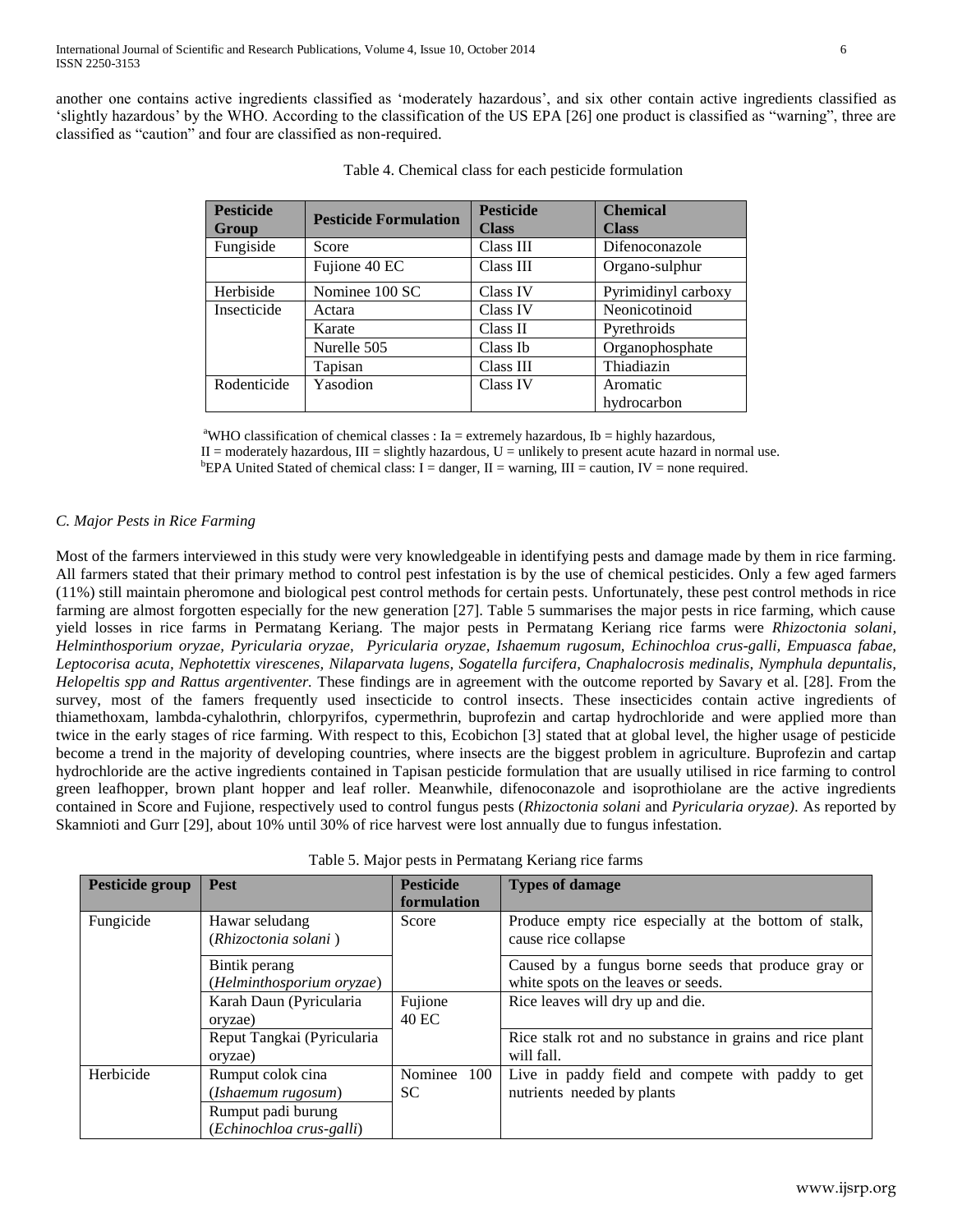| Insecticide  | Lelompat daun (Empuasca    | Actara      | Insect adults and nymphs suck the liquid from the          |
|--------------|----------------------------|-------------|------------------------------------------------------------|
|              | Fabae)                     |             | surface of the leaves while inserting toxic substances     |
|              |                            |             | into the leaves.                                           |
|              | Kesing or Pianggang        | Karate,     | Adult leafhopper and young leafhopper suck the liquid      |
|              | (Leptocorisa acuta)        | Tapisan     | (milk) of rice being formed which will result in smaller   |
|              |                            |             | fruit rice and half-filled.                                |
|              | Bena Hijau or Green        | Karate,     | Green leafhopper damage the rice plants either by          |
|              | leafhopper (Nephotettix    | Tapisan     | sucking liquid from rice plants or carrying the virus that |
|              | <i>virescenes</i> )        |             | causes red (PMV).                                          |
|              | Bena Perang (Nilaparvata   | Tapisan     | Rice plant becomes yellow and dry                          |
|              | lugens)                    |             |                                                            |
|              | Bena belakang putih        | Tapisan     | Adult and young white leafhopper will suck fluids from     |
|              | (Sogatella furcifera)      |             | rice plants and cause leaves to wither and slowly turn     |
|              |                            |             | red.                                                       |
|              | Ulat lipat daun /ulat      | Karate,     | Larvae will attack during rice growth by winding up the    |
|              | guglung daun               | Tapisan     | leaves and combine them at the end of growing process.     |
|              | (Cnaphalocrosis medinalis) |             | They also will chew the green leaf.                        |
|              | Ulat ratus (Nymphula       | Nurelle 505 | Caterpillars feed on green tissues of the leaves and       |
|              | <i>depuntalis</i> )        |             | leaves become whitish and papery                           |
|              | Kepinding nyamuk or        | Nurelle 505 | Sucking on mouth parts, they pierce plant tissues and      |
|              | Nyamuk hijau (Helopeltis   |             | cause damage ranging from leaf destruction and fruit       |
|              | spp.)                      |             | blemishes                                                  |
| Rodenti-cide | Rat (Rattus argentiventer) | Yasodion 1  | Rodent infestation will cause effects such as cut rice     |
|              |                            |             | stalks. Rice fields appear yellow and dry.                 |

## *D. Hazard Identification and Potential Risks*

The concentrations of active ingredients in field applications in rice farming activities may pose a threat to humans and animals. Thus, hazard identification which takes into account pesticide use, toxicity, and exposure potential can help prioritise pesticides of greatest health risk to rice farming communities. In general, it was found that there were three main ways pesticides could enter the farmers' bodies: i) inhalation; ii) skin contact and; iii) ingestion. The characteristics of each pesticide formulation in the study area in terms of active ingredients, health effects on human and animals, persistence and degradability, mobility and environmental fate are listed in Table 6.

From the table, it can be seen that Yasodion under rodenticide group contains active ingredients of diphacinone which has oral toxicity of  $(LD_{50})$ : 20 to 50 mg/kg and dermal toxicity of  $(LD_{50})$  (female):637 mg/kg and  $(LD_{50})$  (male): 807 mg/kg. This implies that exposure to only small amounts of this pesticide will cause toxic effects to the skin and eyes of rodents. According to US EPA, all formulations containing 3% of diphacinone are classified as Restricted Use Pesticides (RUP) and under Category 1 "danger". While based on WHO, it is categorised as "extremely hazardous". In general, exposure to this pesticide causes adverse toxic effects [26]. In addition, based on the Hodge and Sterner Scale which was invented in 1943 [7], pesticide that contains diphacinone is categorised as highly toxic (1 to 50 mg/kg) with toxicity rating of 2. On the other hand, Tapisan from insecticide group with active ingredients of buprofezin has a value of 209 mg/kg (male) and 289 mg/kg (female) in terms of  $LD_{50}$  (oral toxicity) and is categorised as moderately toxic (50-500 mg/kg) based on the Hodge and Sterner Scale (toxicity rating = 3). As stated by US EPA, buprofezin has low acute toxicity via the oral, dermal and inhalation routes of exposure and has classified buprofezin as having no greater than suggestive evidence of carcinogenicity. Nurelle 505 with active ingredient of chlorpyrifos has acute oral toxicity LD<sub>50</sub> of 776 mg/kg (male) and 300 mg/kg (female). Also, it has acute dermal toxicity  $LD_{50}$  of >5000mg/kg. This indicated that Nurelle 505 is extremely toxic [26], as compared to other pesticide formulations commonly used by the rice farmers in this study.

In the context of eco-toxicity characteristics, Yasodion has  $LC_{50}$  96 h of 2.1 mg/l (channel catfish), 7.6 mg/l (bluegill), 2.8 mg/l (rainbow trout) and LC50 48 h of 1.8 mg/l (daphnia). Tapisan presents higher toxicity as compared to other pesticide formulations. It showed 2.7 mg/L or 2.703 ppm of fish toxicity (carp) for 48 hours. Score 250 EC with active ingredient of difenoconazole from fungicide group indicated higher toxicity of 3.7 mg/L or 3.704 ppm of fish toxicity (rainbow throat) for 96 hours followed by Fujione 40 EC with active ingredient of Isoprothio-lane from the same pesticide group which has 6.7 mg/L or 6.707 ppm of fish toxicity (carp) for 48 hours. According to US EPA [26], Fujione 40 EC is categorised as "moderately toxic" in terms of ecotoxicity (fish) and Score is classified as "moderately toxic" in terms of algae eco-toxicity.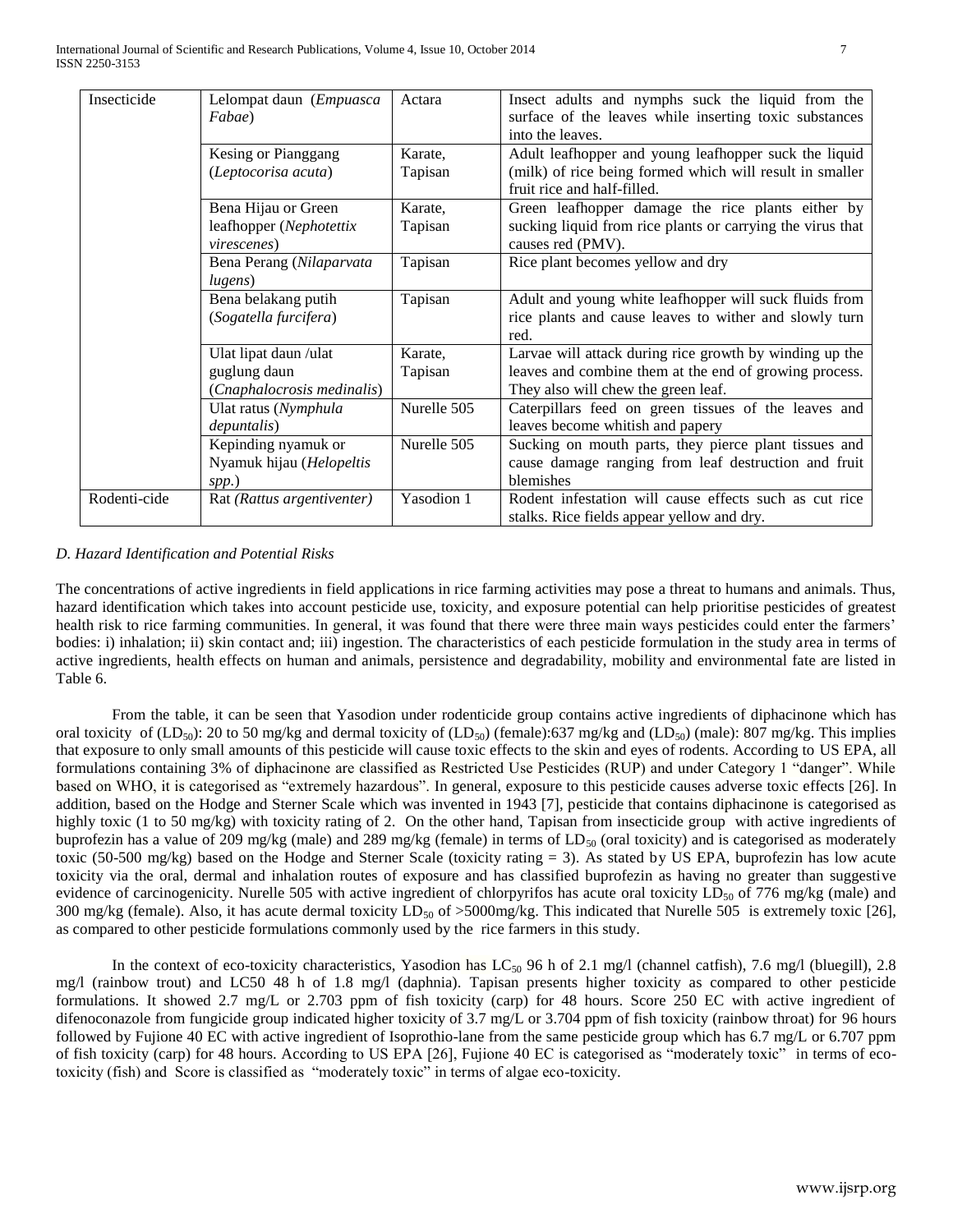| Property                 |                               | Fungicide                                                                   |                                                                                    | Herbicide                                                                   | Insecticide                                                             |                                                                                                                               |                                                                                                                      |                                                                          | Rodenti-<br>cide                                                                                                                |
|--------------------------|-------------------------------|-----------------------------------------------------------------------------|------------------------------------------------------------------------------------|-----------------------------------------------------------------------------|-------------------------------------------------------------------------|-------------------------------------------------------------------------------------------------------------------------------|----------------------------------------------------------------------------------------------------------------------|--------------------------------------------------------------------------|---------------------------------------------------------------------------------------------------------------------------------|
| Pesticide<br>formulation |                               | Score<br>250 EC                                                             | Fujione<br><b>40 EC</b>                                                            | Nominee<br>100 SC                                                           | Actara                                                                  | Karate                                                                                                                        | Nurelle<br>505                                                                                                       | Tapisan                                                                  | Yasodion                                                                                                                        |
| Active<br>Ingredients    |                               | Difenoc<br>onazole                                                          | Isoprot<br>hio-<br>lane<br>40%<br>$\rm EC$                                         | Bispyribac-<br>Sodium 9.7<br>% SC                                           | Thiameth<br>o-xam                                                       | Lambda-<br>cyhalothri<br>$\mathbf n$                                                                                          | Chlorpyrif<br><b>OS</b>                                                                                              | Buprofezi<br>n                                                           | Diphacino<br>ne 0.005%<br>G                                                                                                     |
| Health<br>Effects        | Oral<br>Toxicity              | Acute:<br>(female<br>rat)<br>$LD_{50} =$<br>3129<br>mg/kg                   | Acute<br>$LD_{50}$<br>Rat<br>(mg/kg)<br>Male:<br>2429<br>Female:<br>2698           | Acute $LD_{50}$<br>Rat (mg/kg)<br>Male:>5000<br>Female:>500<br>$\mathbf{0}$ | Low acute<br>(Rat)<br>$LD50 =$<br>$>5000$ mg/<br>kg                     | $\overline{\phantom{a}}$                                                                                                      | Acute<br>$LD_{50}$<br>Rat<br>(mg/kg)<br>Male:776<br>Female:30<br>$\mathbf{0}$                                        | Acute<br>$LD_{50}$<br>Rat<br>(mg/kg)<br>Male:209<br>Female:28<br>9       | $LD_{50}$<br>$(Rat): 20 -$<br>$50$ mg/kg                                                                                        |
|                          | Dermal<br>Toxicity            | Acute:<br>(male<br>and<br>female<br>rat)<br>$LD_{50} =$<br>$>5000m$<br>g/kg | Acute<br>$LD_{50}$<br>Rat<br>(mg/kg)<br>Male:><br>2000<br>Female:<br>> 2000        | Acute $LD_{50}$<br>Rat (mg/kg)<br>Male:>4000<br>Female:>400<br>$\mathbf{0}$ | Low acute<br>(Rabbit)<br>$LD50 =$<br>$>2000$ mg/<br>kg                  | Slightly<br>toxic: (rat)<br>$LD_{50} = > 20$<br>00mg/kg                                                                       | Acute<br>$(Rat)$ $LD_{50}$<br>$=$<br>$>5000$ mg/<br>kg                                                               | Acute<br>$LD_{50}$<br>Rat<br>(mg/kg)<br>Male:132<br>6<br>Female:10<br>83 | $LD_{50}$ Rat<br>(mg/kg)<br>Male: 637<br>Female:<br>807                                                                         |
|                          | Inhala-<br>tion               | Acute:<br>(male<br>and<br>female<br>rats)<br>$(4h) =$<br>>5.17<br>mg/L      | $LD_{50}$<br>Rat:<br>Male:<br>2.77<br>mg/1<br><i>(isoprot</i><br>hiolane<br>$)-4h$ | Acute (Rat)<br>$LC_{50} =$<br>$>3.99$ mg/l -<br>4h                          | Low acute<br>(Rat)<br>$LC50 =$<br>$>2.79$ mg/l<br>air-4h                | $LC_{50}$<br>(Animal<br>not<br>available=<br>3.12mg/L<br>air-4h<br>available)                                                 | Acute<br>$(Rat) LC_{50}$<br>$=$<br>$>2.7$ mg/l -<br>4h                                                               | Acute<br>$LD_{50}$ Rat:<br>Male,<br>$female =$<br>$>4.57$ mg/<br>$L-4hr$ | $LC_{50}$ Rat :<br>No data<br>available                                                                                         |
|                          | Skin<br>irritatio<br>n        | Slightly                                                                    | Slightly                                                                           | Mildly<br>(rabbit)                                                          | Mildly<br>(rabbit)                                                      | Mildly<br>(rabbit)                                                                                                            | Moderate<br>(rabbit)                                                                                                 | Slightly<br>(rabbit)                                                     | No data<br>available                                                                                                            |
|                          | Eye<br>irritatio<br>n         | Mode-<br>rate                                                               | Slightly                                                                           | Not irritant<br>(rabbit)                                                    | Mildly<br>(rabbit)                                                      | Mildly<br>(rabbit)                                                                                                            | Moderate<br>(rabbit)                                                                                                 | Slightly<br>(rabbit)                                                     | No data<br>available                                                                                                            |
|                          | Sensiti-<br>sation            | Skin-not<br>sensitize<br>r (guinea<br>pig)                                  | Positiv<br>e                                                                       | Not<br>sensitizing<br>(Guinea pig)                                          | Skin-not<br>sensitizer<br>(guinea<br>pig)                               | Mildly<br>(animal<br>tests)                                                                                                   | Skin-not<br>sensitizer<br>(guinea<br>pig)                                                                            | Negative<br>(guinea<br>pig)                                              | No data<br>available                                                                                                            |
| Eco-<br>toxicity         | Fish                          | $LC_{50}$<br>(rainbow<br>trout) $=3$ .<br>$7$ mg/L,<br>96h                  | $LC_{50}$<br>(Carp)<br>$= 6.7$<br>mg/l<br>(48hr)                                   | Bluegill<br>sunfish:<br>$>100$ ppm<br>Common<br>carp: $>100$<br>ppm         | Slightly:<br>$LC_{50}$ (Rain<br>bow<br>$Trout$ =<br>$>100$ ppm<br>(96h) | Eco-acute:<br>96h, LC <sub>50</sub> :<br>$0.19 -$<br>$0.21$ ppb<br>Eco-<br>chronic:<br>300-days<br><b>LOEC</b><br>$0.062$ ppb | Toxic                                                                                                                | $LC_{50}$ 48h:<br>2.7mg/L<br>(Carp)                                      | $LC_{50}$ 96 h:<br>1. 2.1<br>mg/l<br>(Channel<br>catfish)<br>2.7.6<br>mg/1<br>(Bluegill)<br>3.2.8<br>mg/1<br>(Rainbow<br>trout) |
|                          | Aquatic<br>Inverte-<br>brates | $E_C$ 50<br>(water<br>flea $)=4.3$<br>$mg/L$ ,<br>48h                       | $LC_{50}$<br>(Daphn<br>ia) = $40$<br>mg/1<br>(3hr)                                 | Daphnla-<br>magna: $>100$<br>ppm                                            | $E_C$ 50=<br>$>106$ ppm<br>(Water<br>flea)                              | Very toxic                                                                                                                    | Toxic and<br>hazardous<br>to aquatic<br>organisms<br>(L <sub>C</sub> 50/E <sub>C</sub> 5<br>$\Omega$<br>$< 0.1$ mg/L | $LC_{50}$ 30h:<br>$50.6$ mg/L<br>(Daphnia)                               | $LC_{50}$ 48<br>$h = 1.8$<br>mg/1<br>(Daphnia)                                                                                  |

Table 6. Health effects, eco-toxicity, physical and ecological properties of pesticides in Permatang Keriang rice farms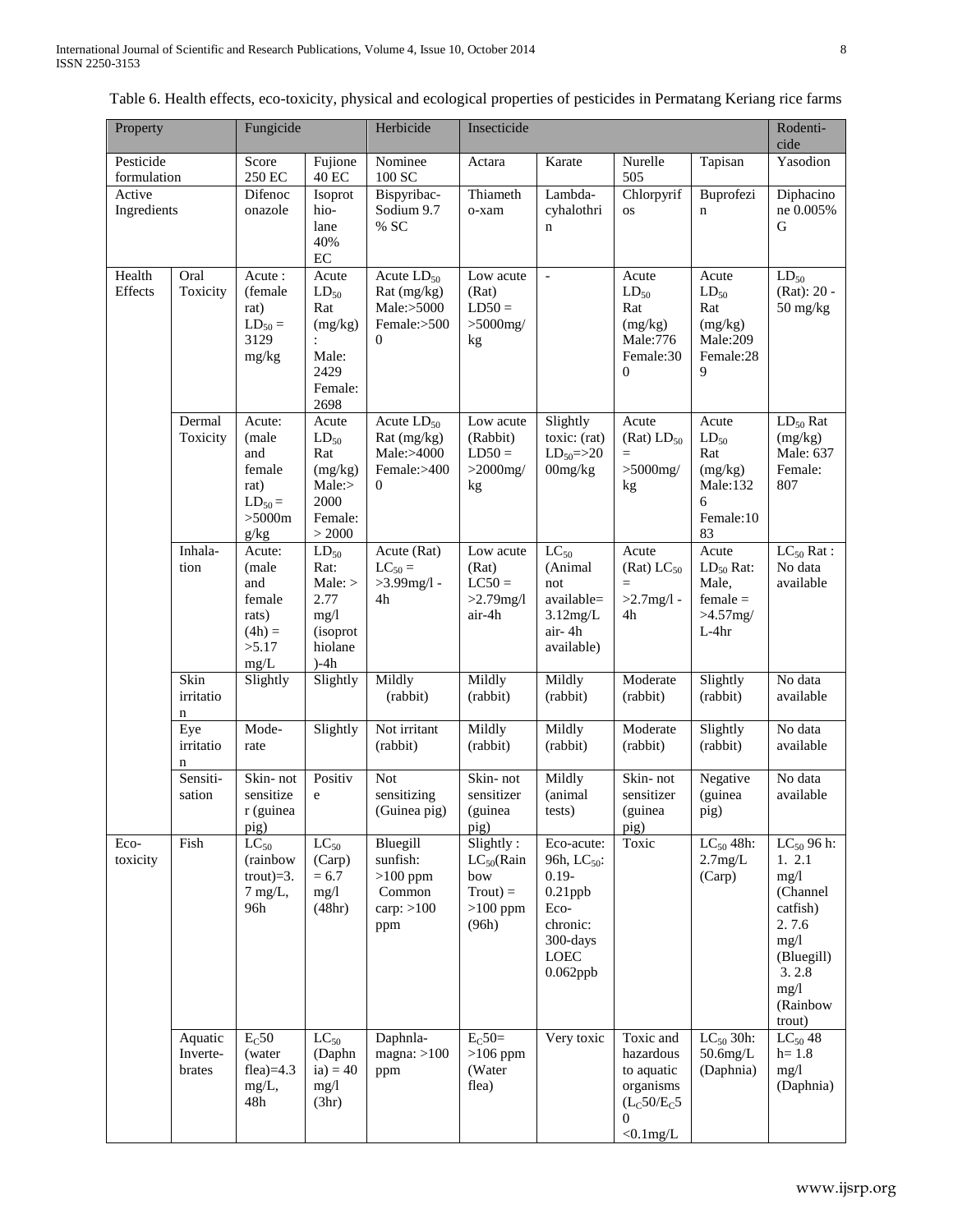|                                     |                                             |                                                                                                                                                                                             |                          |                                                          |                                                      |                                                         | $\lambda$                                                                                                                                                                                         |                          |                                                       |
|-------------------------------------|---------------------------------------------|---------------------------------------------------------------------------------------------------------------------------------------------------------------------------------------------|--------------------------|----------------------------------------------------------|------------------------------------------------------|---------------------------------------------------------|---------------------------------------------------------------------------------------------------------------------------------------------------------------------------------------------------|--------------------------|-------------------------------------------------------|
|                                     | Algae                                       | Highly<br>toxic<br>$E_bC_{50}/E_r$<br>$C_{50}$<br>(green<br>algae)<br>$=1.7 - 4.4$<br>$mg/L$ , 72<br>h                                                                                      | $\frac{1}{2}$            | $\frac{1}{2}$                                            | $EcC50 =$<br>$>100$ ppm<br>(5day)                    | Eco-acute<br>(Water<br>flea): 48h<br>EC50<br>$0.04$ ppb | $\overline{a}$                                                                                                                                                                                    | $\bar{a}$                | $\equiv$                                              |
|                                     | Soil<br>dwellin<br>g<br>organis<br>$\rm ms$ | $\overline{a}$                                                                                                                                                                              | $\overline{\phantom{0}}$ | Acute $LC_{50}$ :<br>$>1,000$ ppm<br>$(14 \text{ days})$ | $\overline{\phantom{a}}$                             | $\overline{\phantom{a}}$                                | $\overline{\phantom{a}}$                                                                                                                                                                          | $\overline{a}$           | $\overline{\phantom{a}}$                              |
|                                     | Bees                                        | $\frac{1}{2}$                                                                                                                                                                               | $\overline{a}$           | $LD_{50}$ :<br>$>200 \mu g/$<br>bee                      | $\overline{\phantom{a}}$                             | Eco-acute:<br>$LD_{50}$<br>0.038<br>vg/bee              | Highly<br>toxic                                                                                                                                                                                   | $\overline{\phantom{a}}$ | $\overline{\phantom{a}}$                              |
| Persistence<br>and<br>degradability |                                             | Degrada<br>-tion half<br>life in<br>water: 1<br>d (not<br>persis-<br>tent in<br>water)<br>Degrada<br>-tion half<br>time in<br>soil:<br>149-<br>187d<br>(not)<br>persis-<br>tent in<br>soil) | $\overline{a}$           | No data<br>available                                     | Moderate<br>persis-<br>tence in<br>water and<br>soil | $\overline{a}$                                          | Half-life:<br>i)Photoly-<br>sis in<br>water: 3-<br>4week<br>ii)Troposp<br>heric: 1.4<br>hours<br>iii) Aerobi<br>c soil: 30-<br>60 days<br>Degrada-<br>tion: in<br>soil within<br>days to<br>weeks | No data<br>available     | Decomp<br>ose by<br>microor<br>ganisms                |
| Mobility                            |                                             | Low<br>mobility<br>in soil                                                                                                                                                                  | $\frac{1}{2}$            | No data<br>available                                     | Low<br>mobility                                      | $\overline{\phantom{0}}$                                | $\overline{a}$                                                                                                                                                                                    | No data<br>available     | Does not<br>accumulat<br>e in the<br>environme<br>nt. |
| Environmental fate                  |                                             | High<br>potential<br>to<br>bioaccu-<br>mulation                                                                                                                                             | $\overline{\phantom{0}}$ | $\overline{\phantom{a}}$                                 | Moderate<br>bioaccum<br>ulation<br>potential         | $\overline{\phantom{a}}$                                | Bio-<br>concentrat<br>ion<br>potential<br>is<br>moderate.                                                                                                                                         | $\frac{1}{2}$            | $\overline{\phantom{a}}$                              |

# IV. CONCLUSION

 From this study it was found that, eight pesticide formulations including Actara (85%), Karate (93%), Nurelle 505 (73%), Nominee 100 SC (83%), Tapisan (65%) and Yasodion (62%) were commonly used by the farmers in rice farming activities to control several major pests including plant diseases, fungi, insects and rodents. Both high and low toxicity pesticides were used. These contain the active ingredients of cypermethrin, chlorpyrifos, lambda-cyhalothrin, difenoconazole, bispyribac-sodium, isoprothiolane and cartap hydrochloride. Hazard identification and evaluation of potential risks which takes into account pesticide use, toxicity, and exposure potential conducted in this study can help prioritise pesticides of greatest health risk to rice farming communities. By looking at the toxicity data of the pesticides, rice farmers who applied pesticides without adequate personal protection equipment and neglecting safety were exposed to hazards. It is also predicted that pesticide use and the associated risks to human health and the environment will increase rather than decrease in the near future [4]. From this study, it can be seen that the list of pesticides used in rice farming in the village of Permatang Keriang is in need of review in terms of potential risks, hazards and safety measures. In order to tackle these problems, monitoring programme and safety training are essential to ensure the permissible exposure limits of the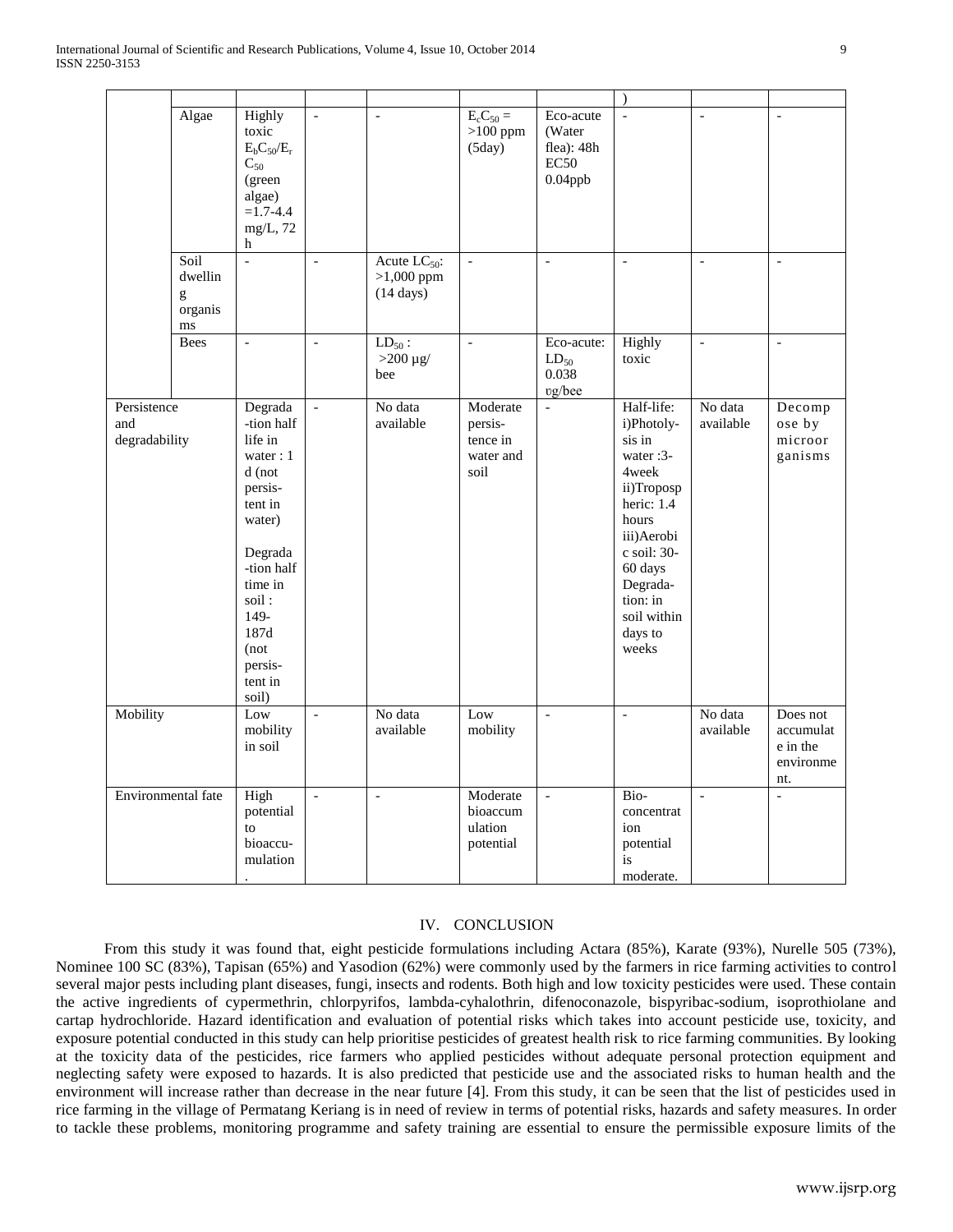pesticide are complied. Besides, farmers' awareness of the specific risks of pesticides and the necessity of using personal protection equipment and proper clothing should be emphasised. In this case, personal protection equipment should be used and maintained according to instructions on the container label. Besides, this study could provide fundamental data for further studies on knowledge, attitude and practices as well as a detailed risk assessment of pesticides amongst rice farmers and on the environment in Permatang Keriang rice farms.

# Acknowledgment

This study is fully supported by SKTP Grant Ministry of Education and partially financed by Long-Term Research Grant Scheme, Ministry of Education of Malaysia (R/LRGS/A02.00/00559A/004/2012/000089), Exploratory Research Grant Scheme (203/PGURU/67370093) and USM RU (1001/PTEKIND/811229). It is also technically supported by the Department of Agriculture Pulau Pinang, Persatuan Kelompok Petani (Rice Farmers Society) of Permatang Keriang Village. The authors also would like to thank Tuan Haji Mohd Noor and his family as well as all rice farmers involved in the survey.

## **REFERENCES**

[1] Hernández, A. F., Parrón, T., Tsatsakis, A. M., Requena, M., Alarcón, R. & López-Guarnido, O. Toxic effects of pesticide mixtures at a molecular level: Their relevance to human health. Toxicology. 2012.

[2] Aktar, M. W., Sengupta, D. & Chowdhury, A. 2009. Impact of pesticides use in agriculture: their benefits and hazards. Interdisciplinary Toxicology, 2, 1–12.

[3] Ecobichon, D. J. 2001. Pesticide use in developing countries. Toxicology, 160, 27-33.

[4] Snelder, D. J., Masipiqueña, M. D. & De Snoo, G. R. 2008. Risk assessment of pesticide usage by smallholder farmers in the Cagayan Valley (Philippines). Crop Protection, 27, 747-762.

[5] Igbedioh S.O. Effects of agricultural pesticides on humans, animals and higher plants in developing countries.Arch Environ Health. 1991;46:218.

[6] FAO, http://www.fao.org/agriculture [Accessed May, 17th 2014].

[7] Pepijn Schreinemachers, Prasnee Tipraqsa Agricultural pesticides [and land use intensification in high, middle and low income](http://www.sciencedirect.com/science/article/pii/S030691921200070X)  [countries.](http://www.sciencedirect.com/science/article/pii/S030691921200070X) Food Policy, Volume 37, Issue 6, December 2012, 616-626.

[6]Gavrilescu, M. 2005. Fate of Pesticides in the Environment and its Bioremediation. Engineering in Life Sciences, 5, 497-526.

[8] WHO, 1986, Informal consultation on planning strategy for the prevention of pesticide poisoning. WHO, Geneva. WHO/VBC/86.926.

[9] Oerke, E. C., Dehne, H. W. 2004. Safeguarding production—losses in major crops and the role of crop protection. Crop Protection, 23, 275-285.

[10] Forget G. Balancing the need for pesticides with the risk to human health. In: Forget G, Goodman T, de Villiers A, editors. Impact of Pesticide Use on Health in Developing Countries. 1993. IDRC, Ottawa: 2.

[11]Gilliom, R. J. 2007. Pesticides in U.S. Streams and Groundwater. Environmental Science & Technology, 41, 3408-3414.

[12] Gavrilescu, M. 2005. Fate of Pesticides in the Environment and its Bioremediation. Engineering in Life Sciences, 5, 497-526.

[13[\]Jose V. Tarazona, G. Peter Dohmen. Ecotoxicology of rice pesticide. Pesticide Risk Assessment](http://www.sciencedirect.com/science/article/pii/B9780444530875500060) in Rice Paddies, 2007, 69-90.

[14] Zhang C.Z., Zhang X.M., Tian Z.H, He D.J., Liu X.J. [Degradation of Chlorpyrifos and Fipronil in Rice](http://www.sciencedirect.com/science/article/pii/S1671292709601528) from Farm to Fork and Risk [Assessment.](http://www.sciencedirect.com/science/article/pii/S1671292709601528) Agricultural Sciences in China, Volume 9, Issue 5, May 2010, 754-763.

[15] Lozowicka B., Kaczynski P., Paritova A.E., Kuzembekova G.B., Abzhalieva A.B., Sarsembayeva N.B., Alihan K. Pesticide residues in grain from Kazakhstan and potential health risks associated with exposure to detected pesticides. Food and Chemical Toxicology, Volume 64, February 2014, 238-248.

[16] Adeel Mahmood, Riffat Naseem Malik, Jun Li, Gan Zhang. Human health risk assessment and dietary intake of organochlorine pesticides [through air, soil and food crops \(wheat and rice\) along two tributaries of river Chenab,](http://www.sciencedirect.com/science/article/pii/S0278691514002427) Pakistan. Food and Chemical Toxicology, Volume 71, September 2014, 17-25.

[17] Masahiro Saka. Acute toxicity of rice paddy [herbicides simetryn, mefenacet, and thiobencarb to](http://www.sciencedirect.com/science/article/pii/S0147651310000953) Silurana tropicalis tadpoles. Ecotoxicology and Environmental Safety, Volume 73, Issue 6, September 2010, 1165-1169.

[18] Watanabe H., Inao K., Vu S.H., Phong T. Paddy Areas: A Japanese Perspective. Pesticide Risk Assessment in Rice Paddies, 2007, Pages 167-214.

[19] Karpouzas D.G., Miao Z. [Higher Tier Exposure Assessment in Rice Paddy Areas: A European Perspective.](http://www.sciencedirect.com/science/article/pii/B9780444530875500084) Pesticide Risk Assessment in Rice Paddies, 2007, 125-165.

[20] Cervelli S., Jackson R. Pesticide Risk Assessment in Rice Paddies, 2007, 91-123

[21] Bao G. Gu, Hui M. Wang, William L. Chen, Dao J. Cai, Zheng J. Shan. Risk Regulatory Toxicology and Pharmacology, Volume 48, Issue 1, June 2007, 69-74.

[22] Kuthubutheen A.J.Effect of pesticides on the seed-borne fungi and fungal succession on rice in Malaysia. Journal of Stored Products Research, Volume 20, Issue 1, January 1984, Pages 31-39.

[23] Abdullah, A. R., Bajet, C. M., Matin, M. A., Nhan, D. D. & Sulaiman, A. H. 1997. Ecotoxicology of pesticides in the tropical paddy field ecosystem. Environmental Toxicology and Chemistry, 16, 59-70.